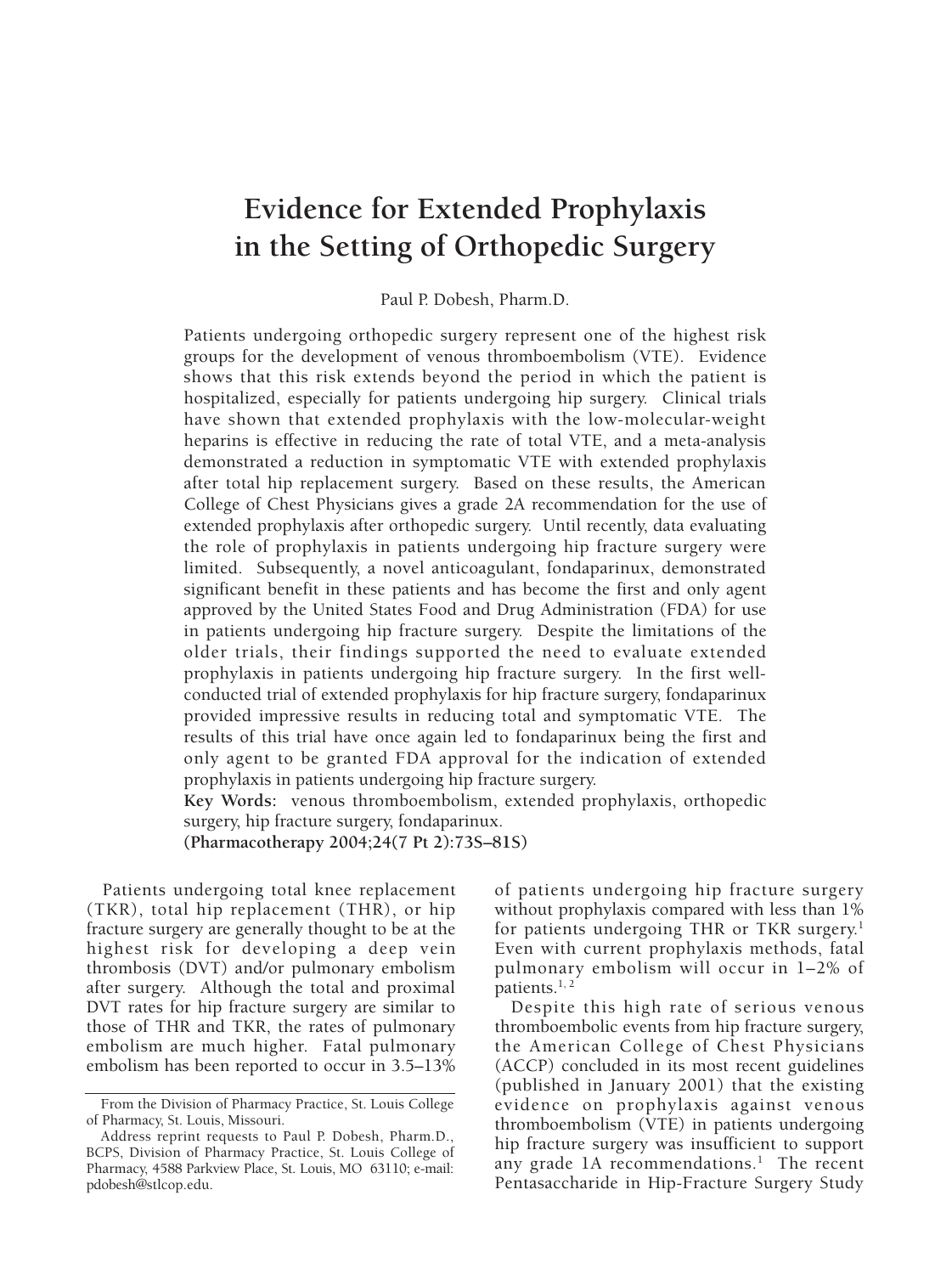(PENTHIFRA) showed that 11 days of fondaparinux 2.5 mg after surgery could provide more than a 50% reduction in venographic VTE compared with low-molecular-weight heparins (LMWHs) in patients undergoing hip fracture surgery.3 The results of PENTHIFRA led to fondaparinux being the first and only agent to receive approval by the United States Food and Drug Administration (FDA) for use in patients undergoing hip fracture surgery.

Notwithstanding this impressive improvement over current methods of prophylaxis, questions arose regarding the duration of prophylaxis in these patients. Current clinical trials have a number of limitations, with no comparisons between LMWHs and warfarin. Clinical trials evaluating prophylactic therapy in patients undergoing orthopedic surgery utilized an anticoagulant regimen used during the period of postsurgical hospitalization, which lasted 7–14 days.1 However, the ACCP's most recent evidence-based guidelines on antithrombotic therapy note that the optimal duration of thromboprophylaxis after these surgical procedures is uncertain.<sup>1</sup> Evidence that the risk of VTE persists for a longer period is accumulating. At the same time, the length of hospital stay is decreasing, with many patients now being discharged 5 days or less after surgery, which would not provide an adequate duration of VTE prophylaxis.<sup>1</sup> The risk of VTE in THR and TKR surgery has been shown to extend into the outpatient period, especially after THR surgery. The median time to diagnosis of symptomatic DVT in patients who have undergone TKR surgery is 7 days, whereas it extends to 17 days for THR surgery.<sup>4</sup> The diagnosis of DVT occurs after hospital discharge in 47% of patients who underwent TKR surgery and in 76% of patients who underwent THR surgery.<sup>4</sup> This may be why extended prophylaxis after THR surgery seems to have better justification compared with that after TKR surgery.

The need for extended VTE prophylaxis after hip fracture surgery only recently has been evaluated. Similar to what has been demonstrated with THR surgery, the risk of clinical VTE events after hip fracture surgery increases after the in-hospital period. In PENTHIFRA, 73% of the clinical VTE events occurred during the follow-up period after the end of study treatment (days 11–49 after surgery).3 Eight symptomatic VTE events occurred within the 11 days after surgery, whereas an additional 22 events occurred between days 11 and 49. The same trend was

seen in fatal pulmonary embolism. Four fatal pulmonary embolism events occurred within the 11 days after surgery, whereas 11 fatal pulmonary embolism events occurred between days 11 and 49. This increase in clinical VTE events after the end of study treatment suggests a role for extended prophylaxis in patients undergoing hip fracture surgery.

# **Current Extended-Prophylaxis Recommendations**

## Hip Replacement Surgery

In-hospital prophylaxis of VTE for patients undergoing THR has received a grade 1A recommendation from the ACCP and is used in more than 90% of patients.<sup>1</sup> As discussed, patients undergoing THR are known to be at risk for developing VTE after hospital discharge despite appropriate in-hospital prophylaxis for 7–10 days. Several clinical trials have evaluated the efficacy and safety of extending VTE prophylaxis after THR surgery.5–11

A randomized trial was conducted to evaluate extended prophylaxis with enoxaparin after discharge in patients who underwent THR.<sup>5</sup> All patients received enoxaparin 40 mg/day, with the first dose administered 12 hours before surgery, for  $9 \pm 2$  days. Patients without symptomatic VTE then were randomly assigned either to continued therapy with enoxaparin 40 mg/day or placebo for another 21 days (total treatment period of about 30 days). All patients were intended to undergo bilateral venography, and adequate results were available for 233 of the patients. Patients receiving extended prophylaxis with enoxaparin experienced a significant reduction in both total and proximal DVT (Table 1).

Another similar trial was conducted, with a few important differences.<sup>6</sup> The inpatient therapy of enoxaparin 40 mg/day was the same but was slightly longer in duration (14 days). An important difference in this trial was the requirement for all patients to undergo venography before randomization to the extended prophylaxis period. Thirteen percent of patients were found to have venographic DVT, preventing them from progressing to the randomization phase of the trial. The remaining patients then were randomly assigned either to enoxaparin 40 mg/day or to placebo. As with the previous trial,<sup>5</sup> patients underwent bilateral venography after an additional 21 days of therapy (total treatment period of about 35 days). Patients receiving extended enoxaparin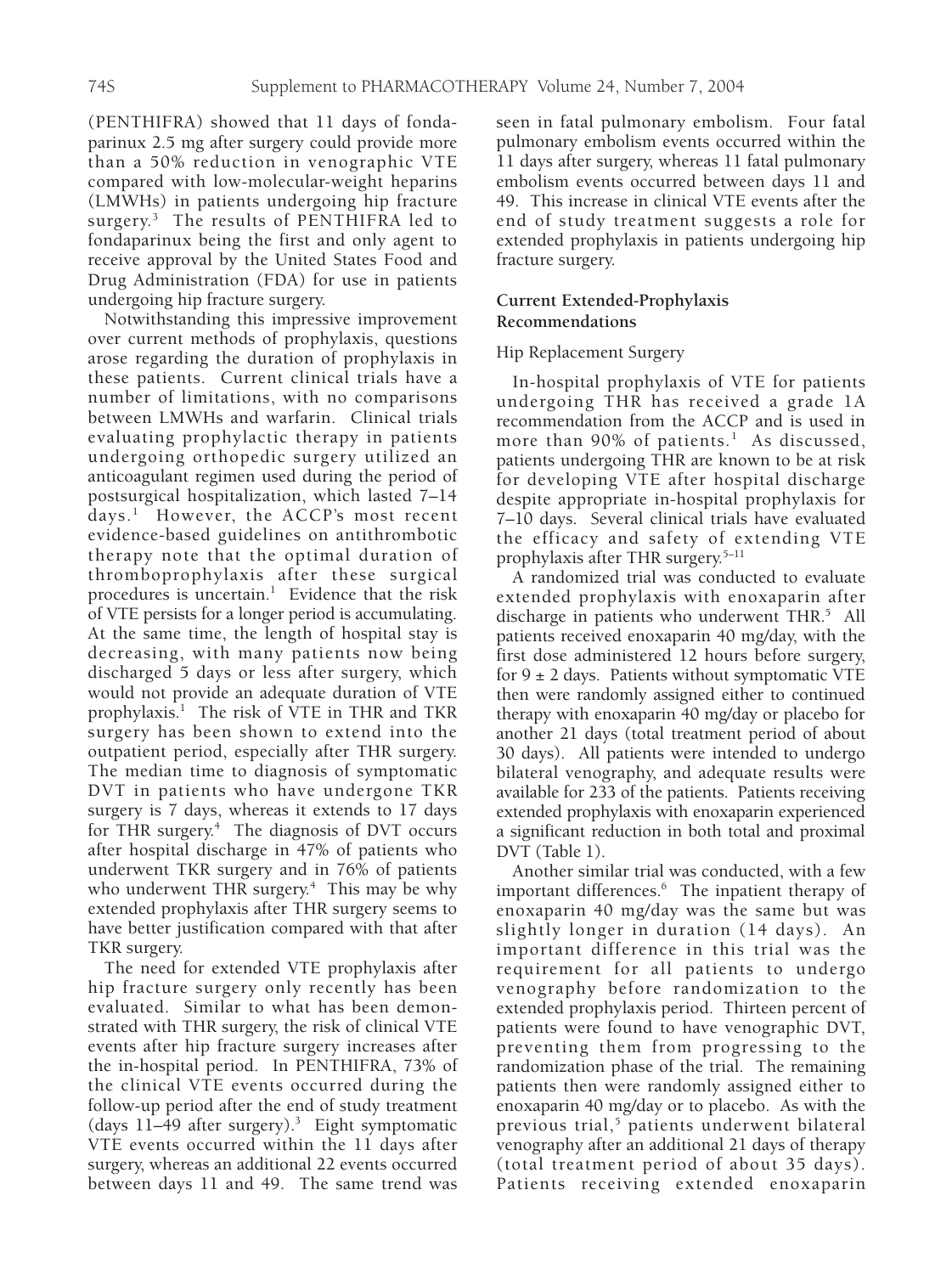| No. of      | LMWH Extended Prophylaxis         |      | Total DVT $(\%)$ |             | Proximal DVT (%) | Symptomatic VTE (%) |         |
|-------------|-----------------------------------|------|------------------|-------------|------------------|---------------------|---------|
| Patients    | Regimen <sup>a</sup> vs Placebo   | LMWH | Placebo          | <b>LMWH</b> | Placebo          | <b>LMWH</b>         | Placebo |
| 2335        | Enoxaparin 40 mg/day x 21 days    | 18   | 39               |             | 24               | 1.7                 | 8.6     |
| 1736        | Enoxaparin 40 mg/day x 21 days    | 7.1  | 19.3             | 5.9         | 7.9              | 3.3                 | 7.8     |
| $218^{7}$   | Dalteparin 5000 IU/day x 28 days  | 19.3 | 31.7             | 8.3         | 13.4             | 4.3                 | 3.4     |
| $215^{8}$   | Dalteparin 5000 IU/day x 28 days  | 4.4  | 11.8             | 0.9         | 5.0              | NA <sup>b</sup>     | $NA^b$  |
| $472^{9,c}$ | Ardeparin 100 IU/kg/day x 42 days | NA   | NA               | NA          | <b>NA</b>        | 1.7                 | 2.6     |
| 53310       | Dalteparin 5000 IU/day x 29 days  | 19.7 | 36.7             | 2.6         | 9.2              | 1.4                 | 2.3     |
| $435^{11}$  | Enoxaparin 40 mg/day x 21 days    | 8.0  | 23.2             | 2.7         | 12.8             | 0.0                 | 3.3     |

**Table 1. Clinical Evidence with Extended Prophylaxis After Total Hip Replacement Surgery**

LMWH = low-molecular-weight heparin; DVT = deep vein thrombosis; VTE = venous thromboembolism; NA = data not available. a Prophylaxis regimen followed an in-hospital course of therapy in which all patients received active treatment for 4–14 days (depending on the trial).

<sup>b</sup>Five cases of symptomatic VTE occurred but were not reported for the individual groups.

c Study included patients undergoing elective hip and knee replacement surgeries. This no. of patients represents those undergoing elective hip replacement.

prophylaxis experienced a significant reduction in risk of DVT. The 25% reduction in risk of proximal DVT did not achieve statistical significance (Table 1).

A major difference between these two trials<sup>5, 6</sup> was the evaluation of either symptomatic DVT or venographic DVT after in-hospital therapy and before randomization to extended VTE prophylaxis. Evaluation of only symptomatic DVT may be described as more "real world" since patients do not typically undergo DVT screening before discharge. On the other hand, when DVT is assessed at the conclusion of the follow-up period, it is unknown whether the DVT originated before discharge or during the extended prophylaxis period. Some may argue it does not matter when the DVT occurs once it is discovered. If all patients are screened with venography before randomization, the true frequency of DVT during the extended prophylaxis time period can be determined. This may explain why the rate of total DVT in the treatment and placebo groups is twice as high in the first trial<sup>5</sup> than in the second trial.6 The screening of asymptomatic patients before randomization also introduces the possibility of the venographic procedure itself leading to the development of DVT, which may not have occurred if the procedure had been avoided.12

Several trials have evaluated the role of dalteparin for VTE prophylaxis after discharge in patients who underwent THR. Two of the trials used in-hospital dalteparin for all patients. Similar to the enoxaparin trials, one trial excluded patients with symptomatic DVT at discharge, whereas the other excluded patients with venographic DVT from randomization.<sup>7, 8</sup> Both trials showed a significant reduction in total DVT and a greater than 50% relative risk reduction in proximal DVT (Table 1). In the North American Fragmin Trial, patients were randomly assigned before in-hospital therapy to either dalteparin or warfarin.<sup>13</sup> After the inhospital phase, venography was performed. Patients who had received dalteparin and were free of DVT continued to receive dalteparin for a total of 35 days.<sup>10</sup> Patients who had received warfarin and were free of DVT were switched to placebo until venography on day 35. Patients receiving dalteparin for the 35 days had significantly less total and proximal DVT compared with that of patients receiving 6 days of warfarin and then placebo (Table 1).

Most of these trials of LMWH for extended VTE prophylaxis after THR surgery enrolled less than 150 patients/arm and, therefore, lacked the statistical power to detect a significant reduction in symptomatic DVT. One relatively large trial (1195 patients) that included patients undergoing THR or TKR attempted to evaluate symptomatic events as its primary end point.<sup>9</sup> All patients in this trial received ardeparin 50 IU/kg twice/day as in-hospital treatment for 4–10 days. Patients without clinical DVT then were randomly assigned to either placebo or ardeparin 100 IU/kg/day for 6 weeks. Symptomatic DVT or death occurred in 1.5% of patients receiving extended VTE prophylaxis with ardeparin compared with 2.0% of patients receiving placebo (p=NS). This study had several methodologic problems. The duration of in-hospital therapy may have been too short, and the dose of ardeparin may not have been sufficient. The dose of ardeparin was capped at 10,000 IU, the calculated dose for patients weighing 100 kg, whereas patients weighing up to 140 kg were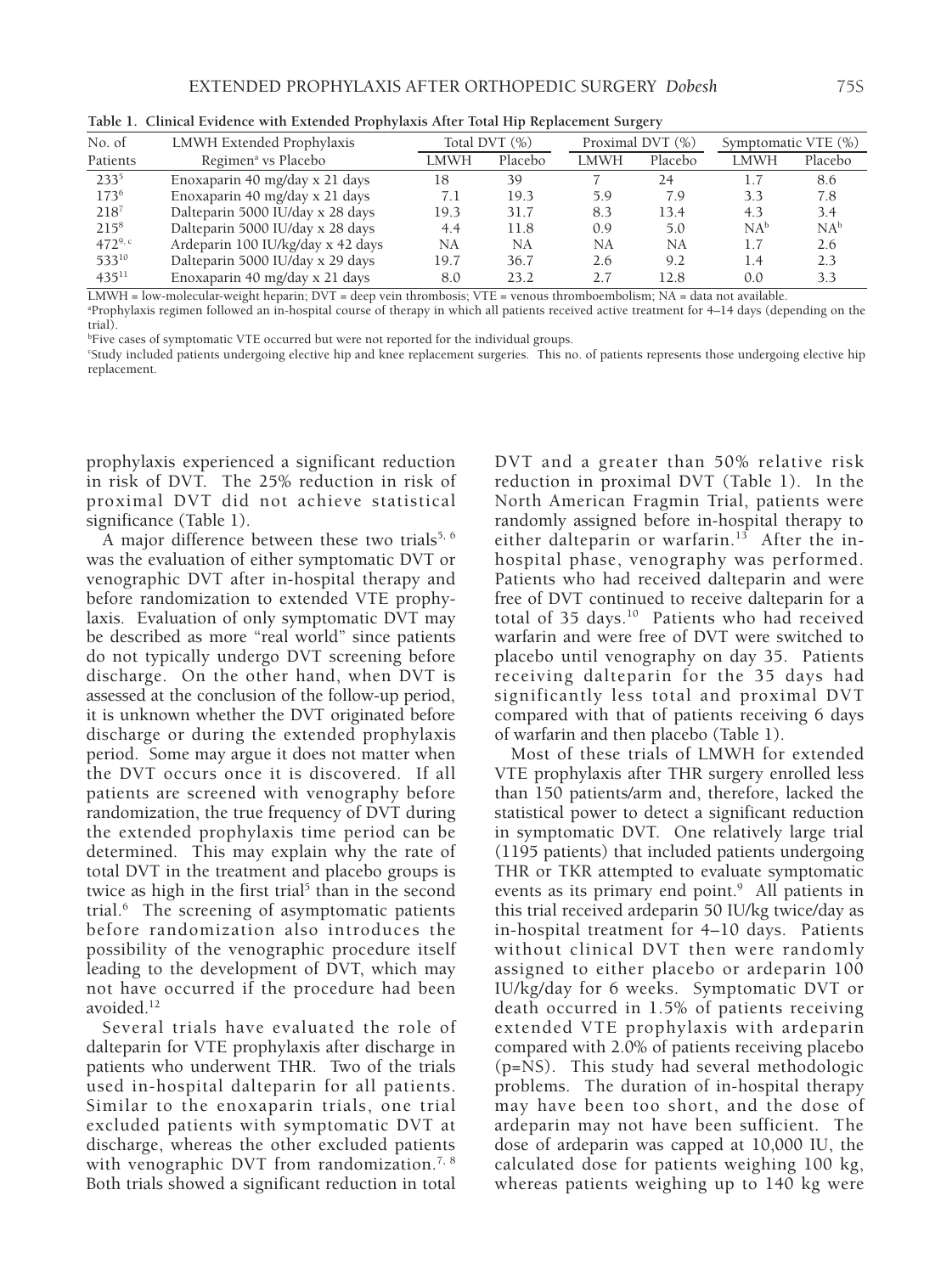enrolled. Therefore, anyone weighing more than 100 kg may have received an insufficient dose of anticoagulant. The fact that 60% of the patients in this trial were undergoing TKR surgery is also important. In this trial, as in others, the results of extended prophylaxis have been less impressive for TKR than THR. The relative risk reduction for VTE or death was 18% (1.4% ardeparin vs 1.7% placebo) for patients who underwent TKR as opposed to 35% (1.7% vs 2.6%) for patients who underwent THR. The difference in the THR group was not statistically significant, but because the THR group represented only 40% of the total patient population, the power of this analysis is greatly reduced.

At least two well-conducted meta-analyses are available on this issue of extended VTE prophylaxis after THR surgery.<sup>14, 15</sup> The first compiled data from six trials that compared LMWH, either dalteparin or enoxaparin, with placebo. $14$  In this meta-analysis of more than 1500 patients, a significant reduction was noted in risk of developing any DVT by almost 60% (7.9% LMWH vs 22.5% placebo, relative risk [RR] 0.41, 95% confidence interval [CI] 0.32–0.54, p<0.001). Even more important, significant reductions were noted in proximal DVT (3.0% LMWH vs 11.2% placebo, RR 0.31, 95% CI 0.20–0.47, p<0.001) and even in symptomatic VTE (1.4% LMWH vs 4.2% placebo, RR 0.36, 95% CI 0.20–0.67, p=0.001) with the use of LMWH extended prophylaxis. Minor bleeding occurred in about 2.5% of patients in each group, whereas only one case of major bleeding occurred, in a patient in the placebo group.

The other meta-analysis used the same six trials as the previously discussed meta-analysis, but included three additional trials.<sup>15</sup> These three additional trials used nadroparin, ardeparin, or unfractionated heparin as the anticoagulant compared with placebo.<sup>9, 16, 17</sup> This meta-analysis included patients who underwent TKR surgery, but results for THR surgery were separated out. In this meta-analysis of almost 2000 patients, extended prophylaxis provided a significant reduction in asymptomatic VTE (7.7% prophylaxis vs 18.6% placebo, RR 0.39, 95% CI 0.28–0.54) as well as a significant reduction in symptomatic VTE (1.4% prophylaxis vs 4.3% placebo, RR 0.33, 95% CI 0.19–0.56) in the THR surgery group. Minor bleeding was significantly higher in patients receiving extended prophylaxis, whereas no difference was noted in major bleeding.

Overall, the clinical evidence supports the use

of extended prophylaxis in patients undergoing THR surgery. In the clinical trials using an LMWH, the total DVT rate decreased to approximately 10% and the proximal DVT rate to about 4%. These benefits were provided with no increase in major bleeding. There was an increase in minor bleeding, which was usually injection-site hematoma. The rate of symptomatic VTE was reduced from about 4% with placebo to about  $1.6\%$  with LMWH.<sup>5-11</sup> As previously discussed, these trials were not designed to evaluate symptomatic VTE, and the reduction was not commonly statistically significant in the individual trials. The metaanalyses do suggest such a benefit, however.<sup>14, 15</sup> The lack of strong data supporting a reduction in symptomatic VTE and cost-effectiveness with extended prophylaxis are the justifications for a grade 2A, instead of a grade 1A, recommendation from the  $ACCP<sup>1</sup>$ 

# Knee Replacement Surgery

A limited number of clinical trials have examined the role of extended VTE prophylaxis in patients undergoing TKR surgery. In one study, 438 patients undergoing TKR surgery received enoxaparin 30 mg twice/day until hospital discharge  $(7-10 \text{ days})$ .<sup>11</sup> Patients without symptomatic VTE then were randomly assigned to either continued therapy with enoxaparin 40 mg/day or placebo for an additional 21 days. Bilateral venography was then performed to assess the occurrence of DVT. Patients receiving the extended prophylaxis regimen did not experience a significant reduction in total DVT (17.5% enoxaparin vs 20.8% placebo) or proximal DVT (4.1% vs 7.7%). This trial also included patients undergoing THR surgery (435 patients). Patients receiving extended prophylaxis after THR did experience a significant reduction in both total and proximal DVT.

Ardeparin also has been evaluated for extended VTE prophylaxis in patients undergoing TKR surgery.<sup>9</sup> The trial evaluated in-patient treatment with ardeparin and then randomly assigned patients to 6 weeks of ardeparin or placebo. As previously discussed, this trial included both TKR (60%) and THR (40%) surgery groups. The 18% reduction (1.4% vs 1.7%) in death or symptomatic VTE in patients undergoing TKR surgery was not statistically significant and was only about half the reduction seen in patients undergoing THR surgery (35%).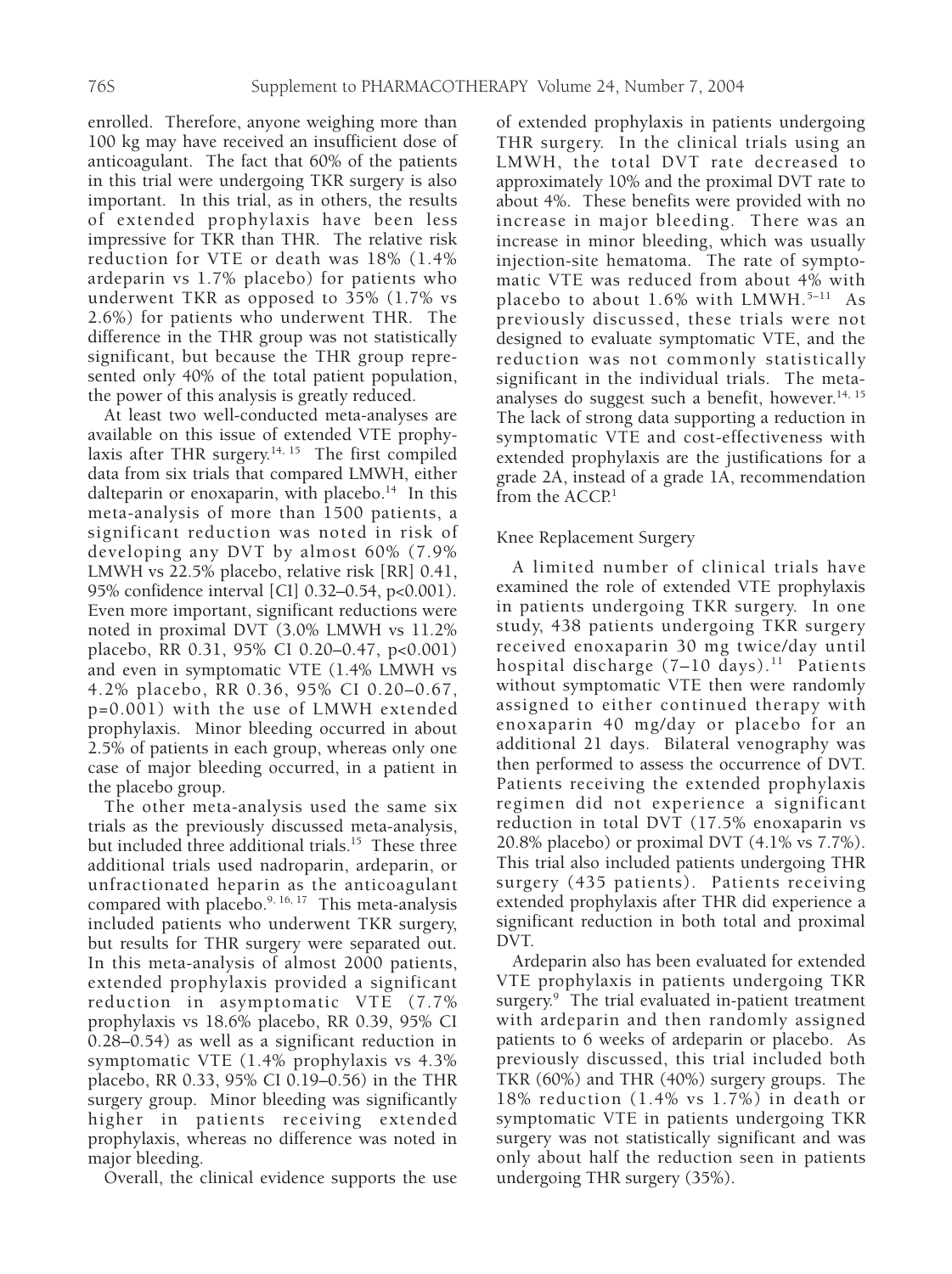Finally, a meta-analysis included trials in patients with both TKR and THR surgery.15 The TKR surgery trials included in this analysis are the two trials just previously discussed. $9,11$ Although a significant reduction was noted with extended prophylaxis in asymptomatic and symptomatic VTE in patients who underwent THR surgery, the TKR surgery group did not experience this significant benefit in either asymptomatic (20.5% vs 24%, RR 0.82, 95% CI 0.49–1.4) or symptomatic (1% vs 1.4%, RR 0.74, 95% CI 0.26–2.15) VTE.

As previously discussed, VTE usually occurs earlier in patients with TKR surgery than in those with THR surgery.<sup>4</sup> Owing to this earlier presentation of VTE in patients who underwent TKR surgery, extending the prophylaxis period outside the 7–10-day period may not provide significant benefits.

### **Current Data with Hip Fracture Surgery**

Current ACCP guidelines for prevention of VTE in patients undergoing hip fracture surgery do not contain any grade 1A recommendations. $<sup>1</sup>$ </sup> The guidelines do make a grade 1B recommendation for the use of LMWH or adjusted-dose warfarin for prophylaxis against VTE after hip fracture surgery. The use of low-dose unfractionated heparin is given a level grade 2B recommendation based on the limited data available (two trials). Aspirin alone is not recommended since trials comparing it with warfarin and danapranoid showed aspirin to be less efficacious.

The data supporting the use of LMWH after hip fracture surgery come from the results of five clinical trials. $18-22$  Only two of these trials used a traditional LMWH,<sup>18, 19</sup> whereas the other three trials used heparinoids. $20-22$  One of these trials used an unidentified LMWH that was apparently less efficacious than unfractionated heparin 5000 U 3 times/day.18 This trial had several flaws. For example, venography initially was used only to confirm symptomatic events but was performed for all of the first one third of the patient population. The authors also suggest that the dose of LMWH may have been too low. The other trial evaluated enoxaparin 20 or 40 mg started 8 hours before hip fracture surgery.<sup>19</sup> After 10–15 days, enoxaparin 40 mg/day provided a relative risk reduction in total DVT and proximal DVT by 43% and 66%, respectively, compared with enoxaparin 20 mg/day. No placebo group comparison was performed in this trial.

There are also five trials supporting the recommendation for the use of warfarin for prevention of VTE after hip fracture surgery.<sup>23-27</sup> These trials collectively show a 40–45% reduction in total DVT with warfarin. Four of these five trials were conducted before 197223–26 and the fifth was published in  $1989.^{27}$  Advances in surgical technique and improvements in early mobilization of patients after surgery should be considered when evaluating these data. Two of these trials compared warfarin (dicoumarol) with dextran 70 and showed no significant difference in VTE.25, 26

Since the last publication of the ACCP guidelines (January 2001), the PENTHIFRA study evaluated the efficacy and safety of fondaparinux 2.5 mg/day compared with enoxaparin 40 mg/day for up to 11 days after hip fracture surgery.3 The rate of VTE was reduced by more than 50% with the use of fondaparinux (8.3% vs 19.1%, p<0.001). This reduction in VTE came without an increase in major bleeding. These results should lead to a grade 1A recommendation for the use of fondaparinux for prophylaxis of VTE after hip fracture surgery in the future ACCP guidelines.

Although there are no ACCP recommendations on the use of extended prophylaxis of VTE after hip fracture surgery, some insight into the risk for these patients can be gained from some of the earlier warfarin trials. Three of the trials that evaluated vitamin K antagonist versus placebo included venographic evaluation 21 days after surgery.<sup>23, 24, 27</sup> In these trials, the rate of VTE among patients receiving placebo was 46–56%. The rates of VTE with therapy were reduced but were still 10–25%. Unfortunately, in these trials how long the prophylactic therapy was continued was not well described.

Data from these early trials, along with information about clinical VTE events in the PENTHIFRA study, suggest that patients undergoing hip fracture surgery continue to be at risk for several weeks beyond the hospitalization period. Because of the success of up to 11 days of fondaparinux in the PENTHIFRA study, it was logical to undertake a clinical trial of fondaparinux for extended VTE prophylaxis in this patient population.

#### **PENTHIFRA Plus Study**

Patients enrolled in the PENTHIFRA Plus study<sup>28</sup> had to be at least 18 years of age and undergoing hip fracture surgery within 48 hours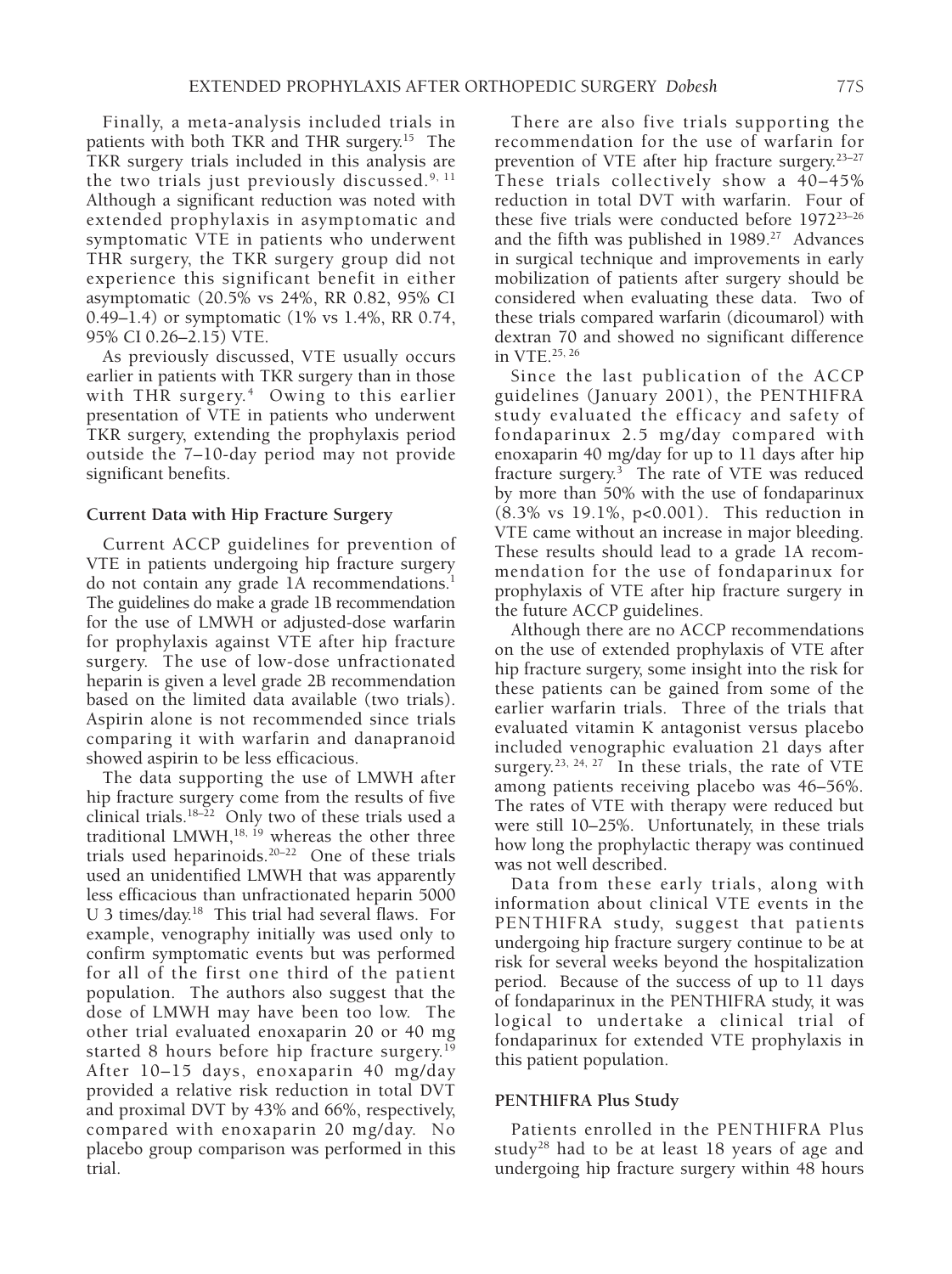of admission. Specifically, the fracture needed to be in the upper third of the femur, which included the femoral head and neck. Patients who came to the hospital more than 24 hours after the trauma, or patients with multiple traumas, were excluded from the study. Other significant exclusion criteria were patients at risk of bleeding, the need for chronic anticoagulation for a comorbid condition, planned indwelling intrathecal or epidural catheter for more than 6 hours after surgery, serum creatinine level above 2.0 mg/dl, or receipt of another anticoagulant or a fibrinolytic agent after admission to the hospital. The PENTHIFRA Plus study was not a continuation of the PENTHIFRA study. Although the PENTHIFRA Plus study involved many of the same study sites and study investigators as PENTHIFRA and the patient populations in the two studies were demographically similar, none of the patients from PENTHIFRA participated in PENTHIFRA Plus.

All 737 patients received fondaparinux 2.5 mg/day starting 6–8 hours after surgery, similar to the fondaparinux arm of the PENTHIFRA study. Open-label fondaparinux was to be given for  $7 \pm 1$  days. Patients without symptomatic VTE, significant bleeding, or need for repeat surgery then were randomly assigned to either extended prophylaxis with the same dose of fondaparinux (326 patients) or placebo (330 patients) for an additional  $21 \pm 2$  days. This provided a total duration of treatment of 25–31 days.

The primary outcome of the study was the frequency of total VTE. This included the evaluation of DVT by bilateral venography between days 25 and 32, and confirmation of symptomatic pulmonary embolism by lung scanning, pulmonary angiography, or spiral computed tomography, or at autopsy. Other efficacy outcomes included a breakdown of the location of the DVT (distal or proximal) and the frequency of symptomatic VTE. Major and minor bleeding, as well as platelet counts, were assessed as safety outcomes. Major bleeding was defined as bleeding that was fatal, involving a critical organ (e.g., retroperitoneal, intracranial, intraspinal bleeding); led to repeat surgery; or was associated with a bleeding index of 2 or greater. As in other orthopedic trials using fondaparinux, $29$  the bleeding index was calculated as the number of units of packed red blood cells or whole blood transfused plus the prebleeding minus postbleeding hemoglobin level values. Additional data collected were the rate of death, need for transfusion, and any other

| Table 2. PENTHIFRA Plus Efficacy Outcomes <sup>28</sup> |  |  |
|---------------------------------------------------------|--|--|
|---------------------------------------------------------|--|--|

|                     | Fondaparinux Placebo |             |         |
|---------------------|----------------------|-------------|---------|
| End Point           | $(n=326)^a$          | $(n=330)^a$ | p Value |
| All venographic VTE | 1.4                  | 35          | < 0.001 |
| All venographic DVT | 1.4                  | 33.9        | < 0.001 |
| Proximal DVT        | 09                   | 15.8        | < 0.001 |
| Distal DVT          | 0.5                  | 19.9        | < 0.001 |
| Symptomatic VTE     | 0.3                  | 2.7         | 0.021   |
| <b>DVT</b>          | 0.3                  | 1.8         |         |
| Nonfatal PE         | 0.0                  | 0.6         |         |
| Fatal PE            | 0.0                  | 03          |         |

PENTHIFRA Plus = Pentasaccharide in Hip-Fracture Surgery Plus; VTE = venous thromboembolism; DVT = deep vein thrombosis; PE = pulmonary embolism.

a Data are percentages.

adverse events.

Baseline patient characteristics were not different between the groups. In this trial, mean age was 79 years and mean weight about 65 kg (range 39–127 kg); 71% were women. Mean duration of open-label fondaparinux was 7 days in both groups. The duration between surgery and hospital discharge was 13.9 days for the fondaparinux group and 13.1 days for the placebo group. No difference was noted between the groups in the type of fracture, type of surgery, use of cement, type of anesthesia, or duration of surgery (median 1.5 hrs).

At the end of the 25–32-day follow-up, the primary end point of total VTE was significantly reduced by 96% with the use of extended prophylaxis with fondaparinux (1.4% fondaparinux vs 35% placebo, p<0.001). This reduction was not only due to a 97% reduction in distal DVT, but also to a significant reduction of almost 95% in more serious proximal DVT (Table 2). Although the trial was not expected to have the statistical power to demonstrate a difference in symptomatic events, extended prophylaxis with fondaparinux virtually eliminated the risk of symptomatic VTE (0.3% vs 2.7%, p=0.021). It is also interesting to note that the magnitude of the benefit in reducing symptomatic VTE was similar to the reduction in venographic VTE (89% vs 96%). Although there were three pulmonary embolisms in the placebo group compared with none in the fondaparinux group, these numbers are too small to establish any type of conclusions.

Major and minor bleeding occurred infrequently, and no significant differences were noted between the groups (Table 3). Most of the major bleeding was due to an increase in the bleeding events with a bleeding index of 2 or greater, but such an event occurred in only six patients and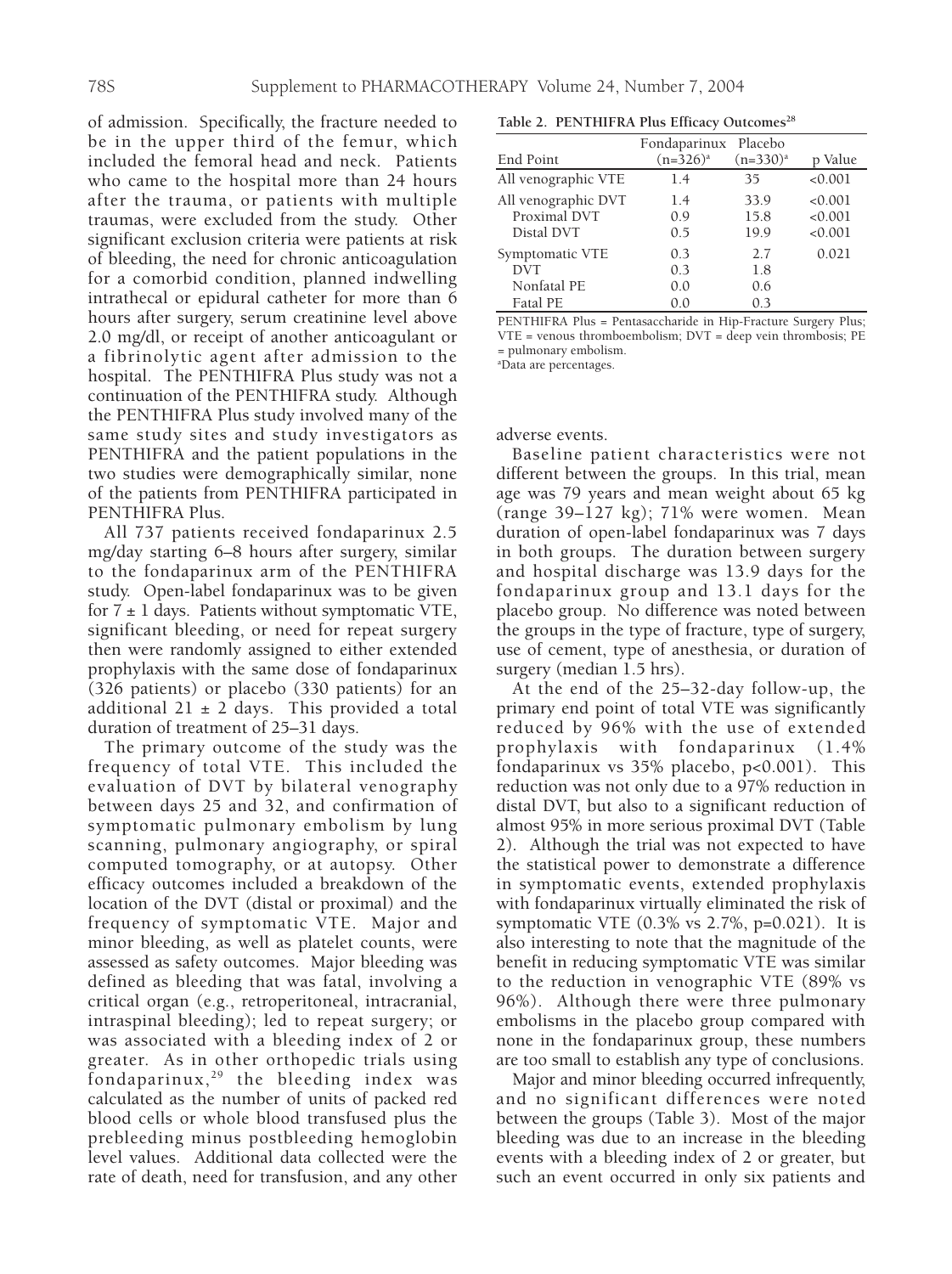Table 3. PENTHIFRA Plus Safety Outcomes<sup>28</sup>

|                                              | Fondaparinux | Placebo     |
|----------------------------------------------|--------------|-------------|
| End Point                                    | $(n=326)^a$  | $(n=330)^a$ |
| Major bleeding                               | 2.4          | 0.6         |
| Fatal bleeding                               | 0.0          | 0.0         |
| Nonfatal bleeding in a<br>critical organ     | 0.0          | 0.0         |
| Surgical-site bleed leading                  | 0.6          | 0.6         |
| to repeat surgery<br>Bleeding index $\geq 2$ | 1.8          | 0.0         |
| Minor bleeding                               | 1.5          | 0.6         |
| Need for transfusion                         | 8.9          | 6.1         |
| Death from any cause                         | 1.8          | 2.4         |

PENTHIFRA Plus = Pentasaccharide in Hip-Fracture Surgery Plus. a Data are percentages.

No statistically significant difference was noted between the groups for any end point.

led to discontinuation of fondaparinux in only one patient. No differences were noted between the groups with regard to need for transfusion and death from any cause (Table 3).

The results from the PENTHIFRA Plus study broke new ground in the area of extended VTE prophylaxis. As previously stated, PENTHIFRA Plus was the first trial to evaluate the role of extended VTE prophylaxis in patients undergoing hip fracture surgery. The magnitude of the benefits seen with extended prophylaxis with fondaparinux can be put into some perspective by comparing them with some of the extended prophylaxis THR surgery data. Although the total VTE rate in the placebo group of PENTHIFRA Plus was similar to that seen in the THR surgery trials (35% vs ~30%), the impact of the extended prophylaxis was much more impressive (1.4% PENTHIFRA Plus vs 10–12% in THR surgery). These data suggest that there is almost a 10-fold greater reduction in total VTE with fondaparinux compared with LMWH for extended prophylaxis. The rate of total DVT with extended use of fondaparinux (1.4%) is reduced to a similar rate of symptomatic VTE with the use of extended prophylaxis with LMWH (1.6%) in patients undergoing THR surgery. The rate of symptomatic VTE in the fondaparinux group was less than one fifth of that seen with LMWH (0.3% vs 1.6%). In PENTHIFRA Plus, all these remarkable results are seen without an increase in major or minor bleeding.

One reason why extended prophylaxis with LMWH after THR surgery has received only a grade 2A recommendation from the ACCP is a lack of a significant reduction in symptomatic VTE in individual trials. Also, there is a question about the cost-effectiveness of extended prophylaxis therapy. The 89% statistically significant reduction in symptomatic VTE with the extended use of fondaparinux in the PENTHIFRA Plus study should lead to a grade 1A recommendation from the ACCP for this indication.

#### **Thrombus-Riddance Effect**

Results of the PENTHIFRA Plus trial and other orthopedic trials using fondaparinux suggest an ability of the agent to reduce thrombus over time. This reduction in thombotic burden has been referred to as the "thrombus-riddance effect." Data from a meta-analysis of the four previously published fondaparinux versus enoxaparin orthopedic trials shows a gradual and consistent reduction in the rate of total VTE with longer durations of fondaparinux administration (Figure 1).29 The consistent reduction is even more dramatic when the data from the PENTHIFRA Plus trial are added.<sup>28</sup> Extended prophylaxis with fondaparinux apparently exerts a thrombusriddance effect in patients who have undergone hip fracture surgery. Patients receiving fondaparinux in the PENTHIFRA study had a total VTE rate of 8.3% after in-hospital prophylaxis (~11 days). This rate of total VTE was reduced to 1.4% with extended prophylaxis in the PENTHIFRA Plus study, providing a 6.9% absolute reduction in detectable thrombus with an increased duration of therapy.



**Figure 1.** Thrombus-riddance effect. Data from the metaanalysis of four phase III trials<sup>29</sup> and the PENTHIFRA Plus study28 that used fondaparinux show a greater reduction in total venous thromboembolism with longer durations of prophylaxis.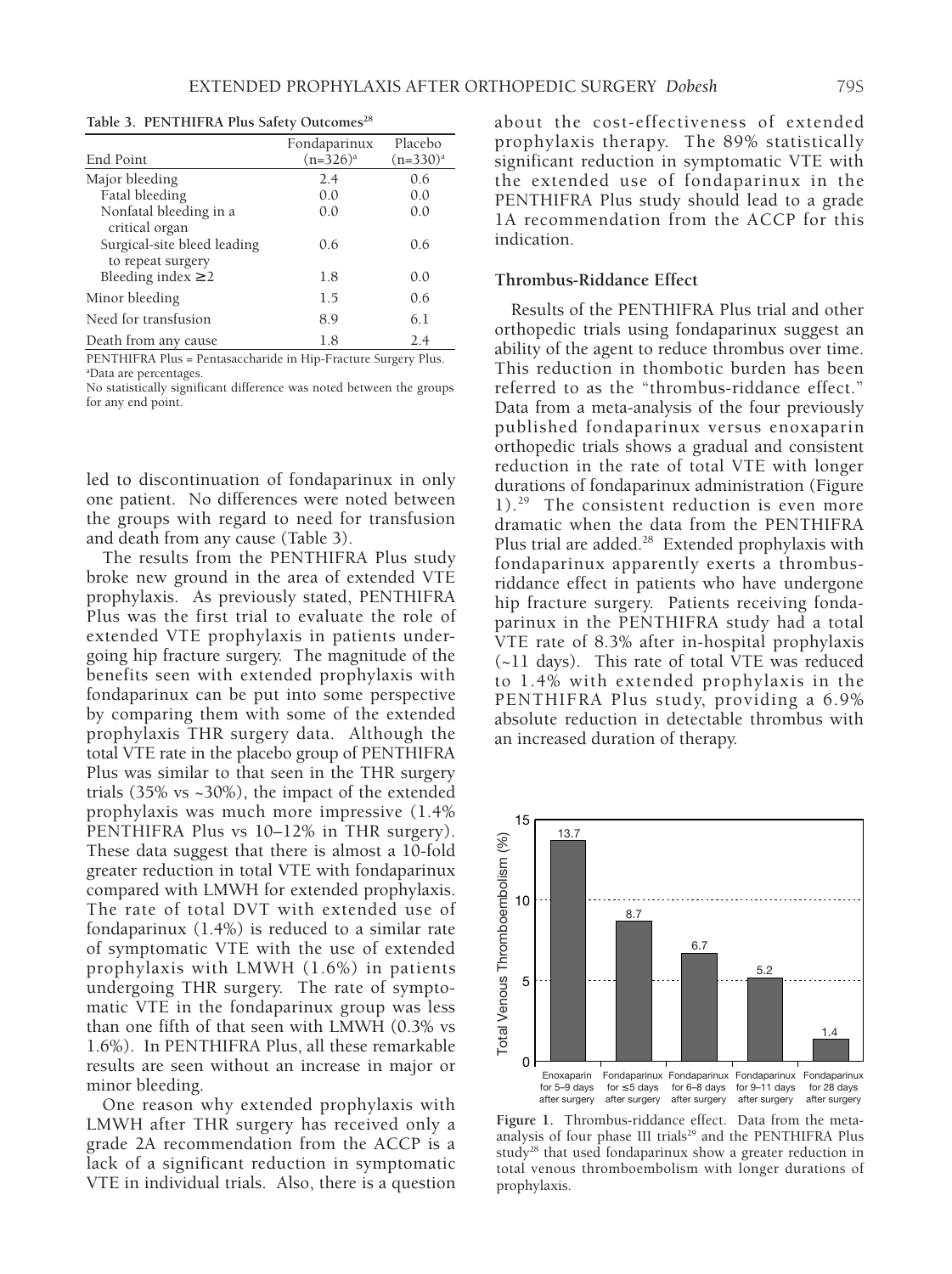This phenomenon does not seem to be apparent with LMWH for extended prophylaxis after THR surgery. Patients undergoing THR surgery who received enoxaparin for up to 11 days in the European Pentasaccharide Elective Surgery Study<sup>30</sup> and the Pentasaccharide in Total Hip Replacement Surgery Study<sup>31</sup> had a collective total VTE rate of 8.8%. Extended prophylaxis trials using enoxaparin report a total VTE rate of about  $12\%$ .<sup>14, 15</sup> Although the VTE rates were lower after extended prophylaxis with LMWH than with placebo, there is less evidence of a reduction or a thrombus-riddance effect as seen with fondaparinux. Whether the reduction in VTE rate is due to the selective antifactor Xa activity of fondaparinux or something else remains to be determined. Despite the attractiveness of the hypothesis, the limitations of these cross-trial comparisons prevent firm conclusions about fondaparinux's true thrombus-riddance effect. Clinical trial data with fondaparinux as extended prophylaxis after THR surgery would be helpful in drawing additional conclusions.

#### **Conclusion**

Despite adequate VTE prophylaxis during hospitalization, patients undergoing orthopedic surgery remain at high risk for VTE for several weeks after discharge. This is especially true for patients undergoing THR or hip fracture surgery. Although LMWH has proved to be useful as extended prophylaxis after THR surgery, the current evidence supports a grade 2A recommendation from the ACCP. No recommendations exist for the use of extended prophylaxis after hip fracture surgery. New data from the PENTHIFRA Plus trial using fondaparinux showed not only a significant reduction in total VTE, but also a significant reduction in symptomatic VTE. Based on these results, fondaparinux is the only agent to receive FDA approval for the indication of extended prophylaxis in patients undergoing hip fracture surgery. This important clinical evidence should move the ACCP to add a grade 1A recommendation for fondaparinux for extended prophylaxis after hip fracture surgery.

#### **References**

- 1**. Geerts WH, Heit JA, Clagett GP, et al**. Prevention of venous thromboembolism. Chest 2001;119(suppl 1):S132–75.
- 2**. Frostick S**. Death after joint replacement. Hemostasis 2000;30(suppl 2):84–7.
- 3**. Eriksson BI, Bauer KA, Lassen MR, Turpie AGG, for the Steering Committee of the Pentasaccharide in Hip-Fracture Surgery Study**. Fondaparinux compared with enoxaparin for

the prevention of venous thromboembolism after hip-fracture surgery. N Engl J Med 2001;345:1298–304.

- 4**. White RH, Romano PS, Zhou H, Rodrigo J, Bargar W**. Incidence and time course of thromboembolic outcomes following total hip or knee arthroplasty. Arch Intern Med 1998;158:1525–31.
- 5**. Bergqvist D, Benoni G, Bjorgell O, et al**. Low-molecularweight heparin (enoxaparin) as prophylaxis against venous thromboembolism after total hip replacement. N Engl J Med 1996;335:696–700.
- 6**. Planes A, Vochelle N, Darmon JY, et al**. Risk of deep-venous thrombosis after hospital discharge in patients having undergone total hip replacement: double-blind randomised comparison of enoxaparin versus placebo. Lancet 1996;348: 224–8.
- 7**. Dahl OE, Andreassen G, Aspelin T, et al**. Prolonged thromboprophylaxis following hip replacement surgery: results of a double-blind, prospective, randomized, placebo-controlled study with dalteparin (Fragmin). Thromb Haemost 1997;77: 26–31.
- 8**. Lassen MR, Borris LC, Anderson BS, et al**. Efficacy and safety of prolonged thromboprophylaxis with low-molecular-weight heparin (dalteparin) after total hip arthroplasty: the Danish prolonged prophylaxis (DaPP) study. Thromb Res 1998;89: 281–7.
- 9**. Heit JA, Elliott CG, Trowbridge AA, et al**. Ardeparin sodium for extended out-of-hospital prophylaxis against venous thromboembolism after total hip or knee replacement: a randomized, double blind, placebo-controlled trial. Ann Intern Med 2000;132:853–61.
- 10**. Hull RD, Pineo GF, Francis C, et al**. Low-molecular-weight heparin prophylaxis using dalteparin extended out-of-hospital vs in-hospital warfarin/out-of-hospital placebo in hip arthroplasty patients: a double-blind, randomized comparison. Arch Intern Med 2000;160:2208–15.
- 11**. Comp PC, Spiro TE, Friedman RJ, et al**. Prolonged enoxaparin therapy to prevent venous thromboembolism after primary hip and/or knee replacement. J Bone Joint Surg Am 2001;83: 336–45.
- 12**. Ricotta S, Iorio A, Parise P, Nenci GG, Agnelli G**. Postdischarge clinically overt venous thromboembolism in orthopaedic surgery patients with negative venography: an overview analysis. Thromb Haemost 1996;76:887–92.
- 13**. Hull RD, Pineo GF, Francis C, et al**. Low-molecular-weight heparin prophylaxis using dalteparin in close proximity to surgery vs warfarin in hip arthroplasty patients: a double-blind, randomized comparison. Arch Intern Med 2000;160:2199–207.
- 14**. Hull RD, Pineo GF, Stein PD, et al**. Extended out-of-hospital low-molecular-weight heparin prophylaxis against deep venous thrombosis in patients after elective hip arthroplasty: a systematic review. Ann Intern Med 2001;135:858–69.
- 15**. Eikelboom JW, Quinlian DJ, Douketis JD**. Extended-duration prophylaxis against venous thromboembolism after total hip or knee replacement: a meta-analysis of the randomised trials. Lancet 2001;358:9–15.
- 16**. Haentjens P**. Venous thromboembolism after total hip arthroplasty: a review of incidence and prevention during hospitalization and after hospital discharge. Acta Orthop Belg 2000;66:1–8.
- 17**. Manganelli D, Pazzagli M, Mazzantini D, et al**. Prolonged prophylaxis with unfractionated heparin is effective to reduce delayed deep vein thrombosis in total hip replacement. Respiration 1998;65:369–74.
- 18**. Monreal M, Lafoz E, Navarro A, et al**. A prospective doubleblind trial of a low molecular weight heparin once daily compared with conventional low-dose heparin three times daily to prevent pulmonary embolism and venous thrombosis in patients with hip fracture. J Trauma 1989;29:873–5.
- 19**. Barsotti J, Gruel Y, Rosset P, et al**. Comparative double-blind study of two dosage regimens of low-molecular weight heparin in elderly patients with a fracture of the neck of the femur. J Orthop Trauma 1990;4:371–5.
- 20**. Bergqvist D, Kettunen K, Fredin H, et al**. Thromboprophylaxis